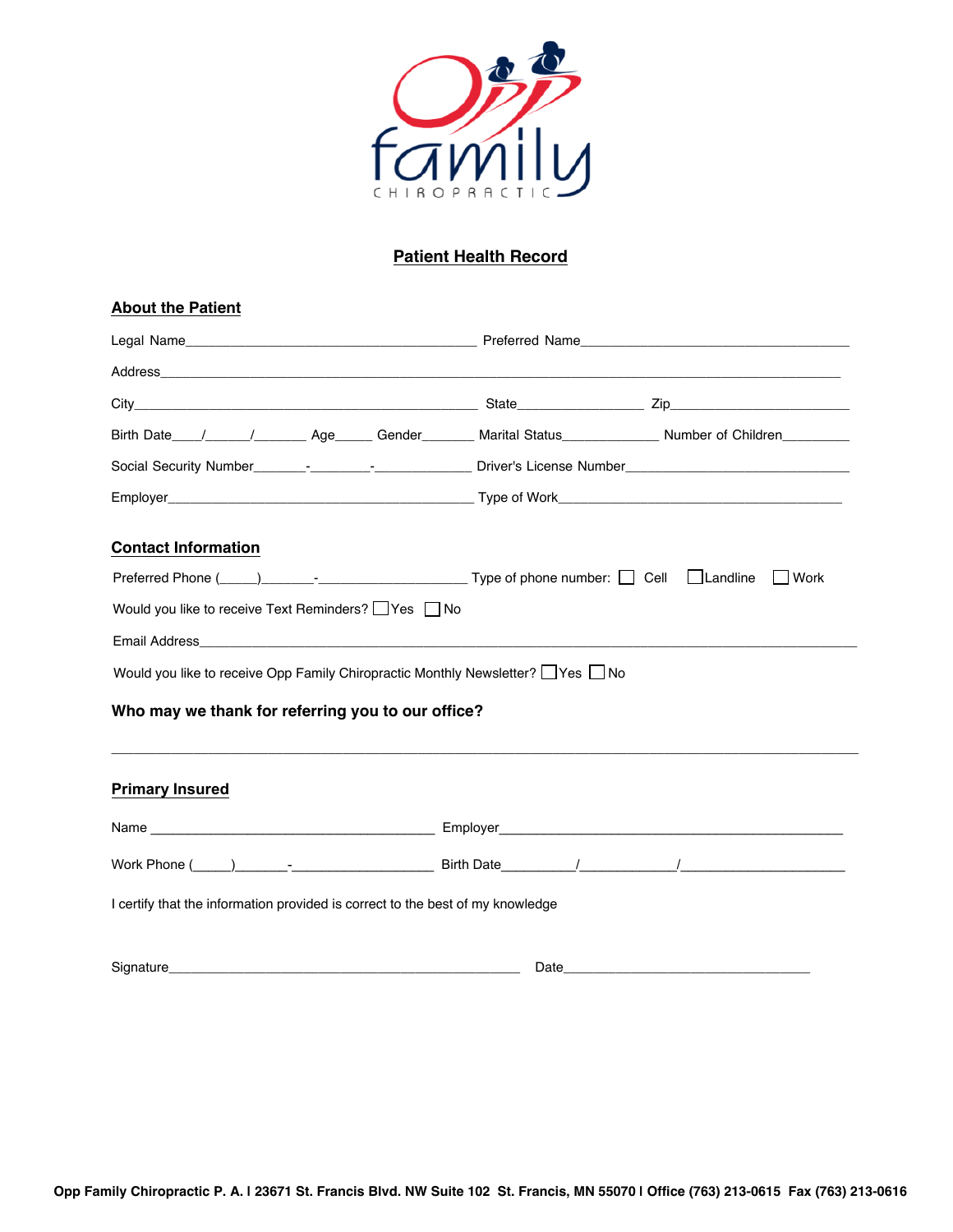## **Patient Health Information Consent Form**

We want you to know how your Patient Health Information (PHI) is going to be used in this office and your rights concerning those records. Before we will begin any health care operations we must require you to read and sign this consent form stating that you understand and agree with how your records will be used.

1. The patient understands and agrees to allow this chiropractic office to use their Patient Health Information (PHI) for the purpose of treatment, payment, healthcare operations and coordination of care. For an example; the patient agrees to allow this chiropractic office to submit requested PHI to the Health Insurance Company (or companies) provided to us by the patient for the purpose of payment. Be assured that this office will limit the release of all PHI to the minimum needed for what the insurance companies require for payment.

2. The patient has the right to examine and obtain a copy of his or her own health records at any time and request corrections. The patient may request to know what disclosures have been made and submit in writing any further restrictions on the use of the PHI. Our office is not obligated to agree to those restrictions.

3. A patient's written consent need only be obtained one time for all subsequent care given in this office.

4. The patient may provide a written request to revoke consent at any time during care. This would not affect the use of those records for the care given prior to the written request to revoke consent, but would apply to any care given after the request has been presented.

5. For your security and right to privacy, all staff has been trained in the area of patient record privacy and a Privacy Official has been designated to enforce those procedures in our office. We have taken all precautions that are known by this office to assure that your records are not readily available to those who do not need them.

6. Patients have the right to file a formal complaint with our Privacy Official about any possible violations of these policies and procedures.

7. If the patient refuses to sign this consent for the purpose of treatment, payment and health care operations; the chiropractic physician has the right to refuse to give care.

I agree to allow Opp Family Chiropractic to leave voice messages on my phone containing personal information.

 $\Box$ Yes  $\Box$ No

Check all phone numbers that apply:

|  | □Cell Phone □Home Phone □Work Phone □Other: |  |  |
|--|---------------------------------------------|--|--|
|--|---------------------------------------------|--|--|

I agree to allow Opp Family Chiropractic to send me emails containing personal information.

 $\Box$ Yes  $\Box$ No

I have read and understand how my Patient Health Information will be used and I agree to these policies and procedures.

| <b>Printed Name</b> | Signature                                  |  |  |
|---------------------|--------------------------------------------|--|--|
|                     |                                            |  |  |
|                     |                                            |  |  |
| Date                | Relationship to Patient (if under age 18): |  |  |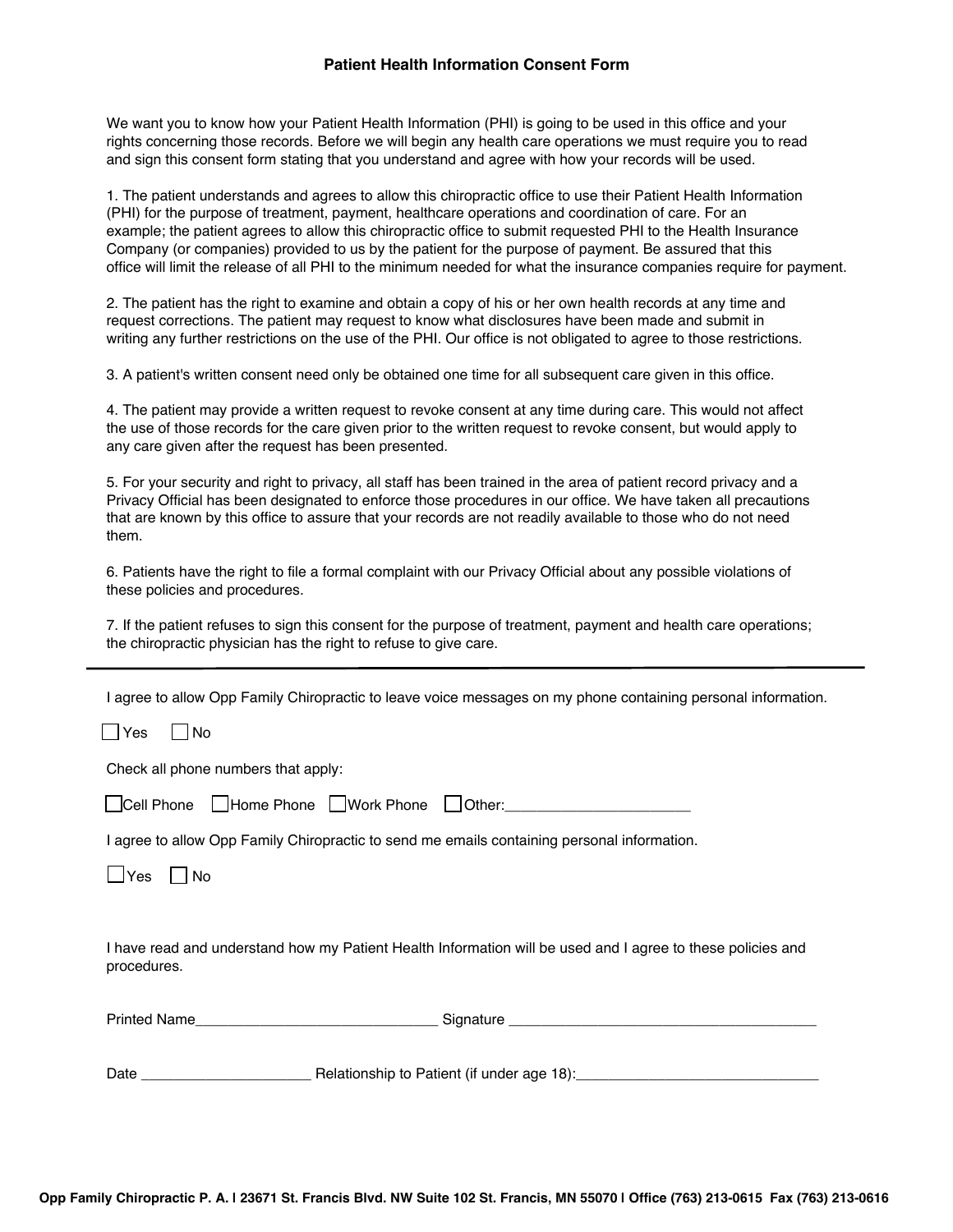**Name:\_\_\_\_\_\_\_\_\_\_\_\_\_\_\_\_\_\_\_\_\_ Date:\_\_\_\_\_\_\_\_\_\_\_\_\_\_\_\_\_\_D.O.B.:\_\_\_\_\_\_\_\_\_\_\_\_\_\_\_\_\_\_**

## **Automobile Accident Questionnaire**

| <b>Nature of Accident</b>                                                                                                                                                                                                       |                                                                                                                          |
|---------------------------------------------------------------------------------------------------------------------------------------------------------------------------------------------------------------------------------|--------------------------------------------------------------------------------------------------------------------------|
|                                                                                                                                                                                                                                 |                                                                                                                          |
| Please explain in detail how your accident happened:<br>and the contract of the contract of the contract of the contract of the contract of the contract of the contract of the contract of the contract of the contract of the |                                                                                                                          |
|                                                                                                                                                                                                                                 |                                                                                                                          |
|                                                                                                                                                                                                                                 |                                                                                                                          |
| Were you: Driver Passenger Front Seat Back Seat                                                                                                                                                                                 | Were you wearing a seat belt? $\Box$ Yes $\Box$ No                                                                       |
| What was the speed of your vehicle? Did an air bag deploy? $\Box$ Yes $\Box$ No Did your head hit the head rest? $\Box$ No                                                                                                      |                                                                                                                          |
| Where were you looking at the time of impact? $\Box$ Right $\Box$ Left $\Box$ Forward $\Box$ Over R Shoulder $\Box$ Over L Shoulder                                                                                             |                                                                                                                          |
| Did you come in contact with any objects in the car? SesSono                                                                                                                                                                    |                                                                                                                          |
| If yes, what objects? (i.e. windshield, etc.) _______________________                                                                                                                                                           |                                                                                                                          |
| What parts of your body came in contact with the above object(s)? __________________________________                                                                                                                            |                                                                                                                          |
| Were you unconscious as a result of the injury? $\Box$ Yes $\Box$ No                                                                                                                                                            | Show area(s) of pain or unusual feeling immediately                                                                      |
|                                                                                                                                                                                                                                 | after accident. Mark the areas on this body where you<br>felt the describing sensations. Use appropriate                 |
|                                                                                                                                                                                                                                 | symbols in all affected areas                                                                                            |
| Was there vehicle impact? Yes No                                                                                                                                                                                                | Pins & Needles Burning Aching Stabbing<br><b>Numbness</b>                                                                |
| Was the patient's vehicle moving? $\Box$ Yes $\Box$ No                                                                                                                                                                          | $\frac{1}{2}$<br><b>XXXXXX</b><br>00000<br><b>VVVVV</b><br>$\parallel$        <br>00000<br><b>VVVVV</b><br><b>XXXXXX</b> |
| The patient's vehicle was/going: Forward Reverse Turning Stopped                                                                                                                                                                | ШШ<br>00000<br><b>VVVVV</b><br><b>XXXXXX</b>                                                                             |
| What was the other vehicle/object's movement?__________________                                                                                                                                                                 |                                                                                                                          |
| If applicable, what was the speed of the other vehicle?___________                                                                                                                                                              |                                                                                                                          |
| Was the other vehicle/object damaged? $\Box$ Yes $\Box$ No                                                                                                                                                                      |                                                                                                                          |
| Was the car towed? $\Box$ Yes $\Box$ No                                                                                                                                                                                         |                                                                                                                          |
| Do you have an estimate on the damage? $\Box$ Yes $\Box$ No                                                                                                                                                                     | 鼎<br>ամ<br>ินม                                                                                                           |
|                                                                                                                                                                                                                                 |                                                                                                                          |
| Were the police notified? $\Box$ Yes $\Box$ No                                                                                                                                                                                  |                                                                                                                          |
| Was a report taken? $\Box$ Yes $\Box$ No                                                                                                                                                                                        |                                                                                                                          |
| Was EMS at the scene? $\bigcap$ Yes $\bigcap$ No                                                                                                                                                                                |                                                                                                                          |
|                                                                                                                                                                                                                                 |                                                                                                                          |
|                                                                                                                                                                                                                                 |                                                                                                                          |
| Are you having any symptoms as a result of the accident?_______ Was any other doctor consulted after your accident? Ves No                                                                                                      |                                                                                                                          |
|                                                                                                                                                                                                                                 |                                                                                                                          |
| Describe the doctor's diagnosis: example and a series of the series of the series of the series of the series of the series of the series of the series of the series of the series of the series of the series of the series   |                                                                                                                          |
|                                                                                                                                                                                                                                 |                                                                                                                          |
| Are you still under a doctor's care? Ves No                                                                                                                                                                                     |                                                                                                                          |
|                                                                                                                                                                                                                                 |                                                                                                                          |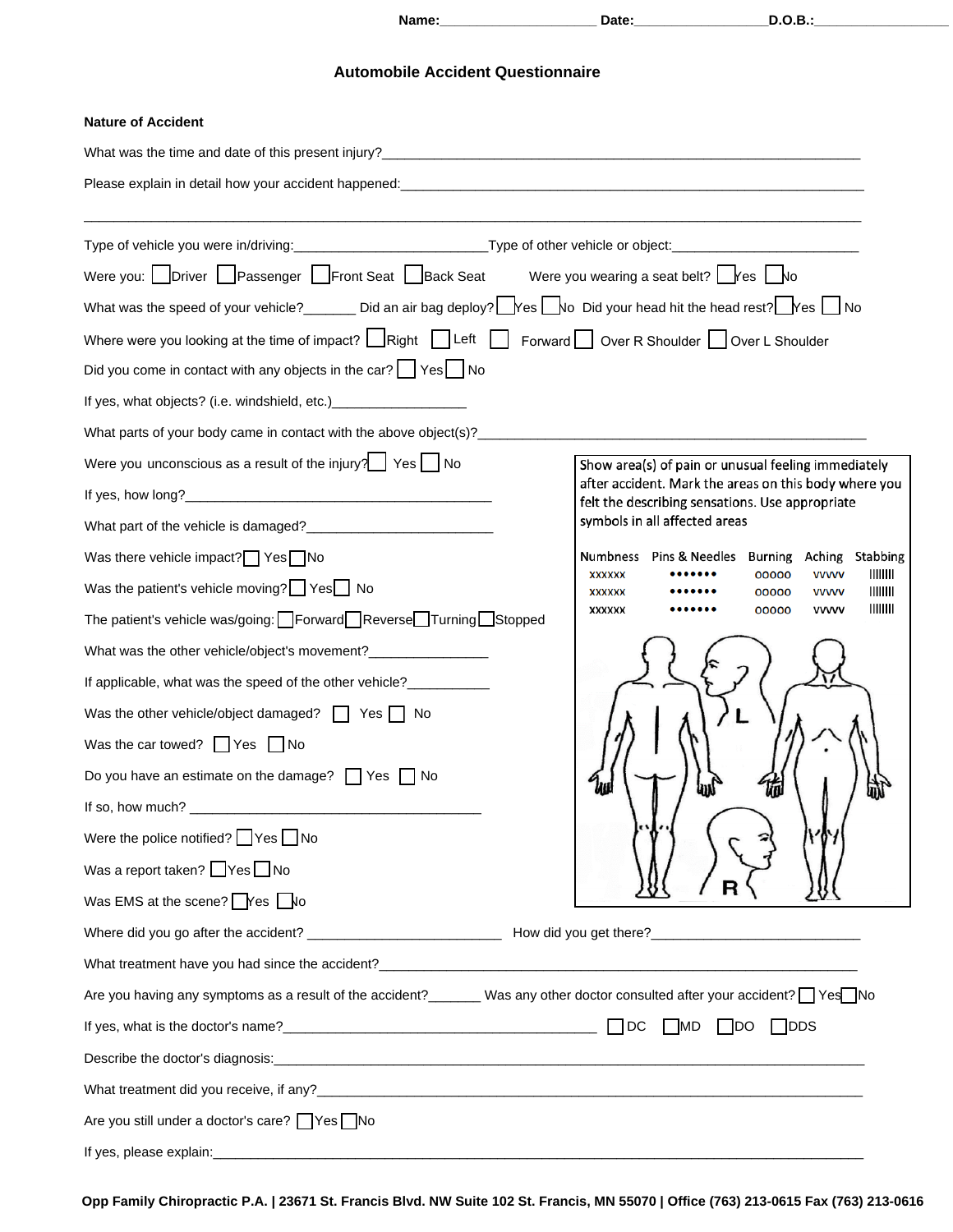## **Past History**

| Have you ever injured this area before? Ves No                                                                                                                                                                                                                                                                                                              |                                 |
|-------------------------------------------------------------------------------------------------------------------------------------------------------------------------------------------------------------------------------------------------------------------------------------------------------------------------------------------------------------|---------------------------------|
|                                                                                                                                                                                                                                                                                                                                                             |                                 |
| Have you been involved in any previous accidents of any kind? (Personal injury, auto accident or workers' comp.) Yes No                                                                                                                                                                                                                                     |                                 |
|                                                                                                                                                                                                                                                                                                                                                             |                                 |
| Have you enjoyed good health prior to this accident? Yes No                                                                                                                                                                                                                                                                                                 |                                 |
| If no, please explain (i.e. illness or injuries) [14] The Content of the Content of the Content of the Content of the Content of the Content of the Content of the Content of the Content of the Content of the Content of the                                                                                                                              |                                 |
| <b>Present Information/Disability</b>                                                                                                                                                                                                                                                                                                                       |                                 |
|                                                                                                                                                                                                                                                                                                                                                             |                                 |
|                                                                                                                                                                                                                                                                                                                                                             |                                 |
|                                                                                                                                                                                                                                                                                                                                                             |                                 |
| Do you notice any activity restrictions as a result of this accident? $\Box$ Yes $\Box$ No                                                                                                                                                                                                                                                                  |                                 |
|                                                                                                                                                                                                                                                                                                                                                             |                                 |
| Since this injury are your symptoms: □Improving □Getting worse□Same                                                                                                                                                                                                                                                                                         |                                 |
| <b>Insurance Information</b><br>What is your auto insurance company?<br>Minimum and the state of the state of the state of the state of the state of the state of the state of the state of the state of the state of the state of the state of the state of the<br>Have you contacted your insurance company regarding this incident? $\Box$ Yes $\Box$ No | Claim/Policy #: Claim/Policy #: |
| <b>Legal Representation</b>                                                                                                                                                                                                                                                                                                                                 |                                 |
| Have you retained an attorney? nes No                                                                                                                                                                                                                                                                                                                       |                                 |
|                                                                                                                                                                                                                                                                                                                                                             |                                 |
| I certify that I have read and understand the above information. To the best of my knowledge the above questions have been<br>accurately answered. I understand that providing incorrect information can be dangerous to my health.                                                                                                                         |                                 |
|                                                                                                                                                                                                                                                                                                                                                             |                                 |
|                                                                                                                                                                                                                                                                                                                                                             |                                 |
|                                                                                                                                                                                                                                                                                                                                                             |                                 |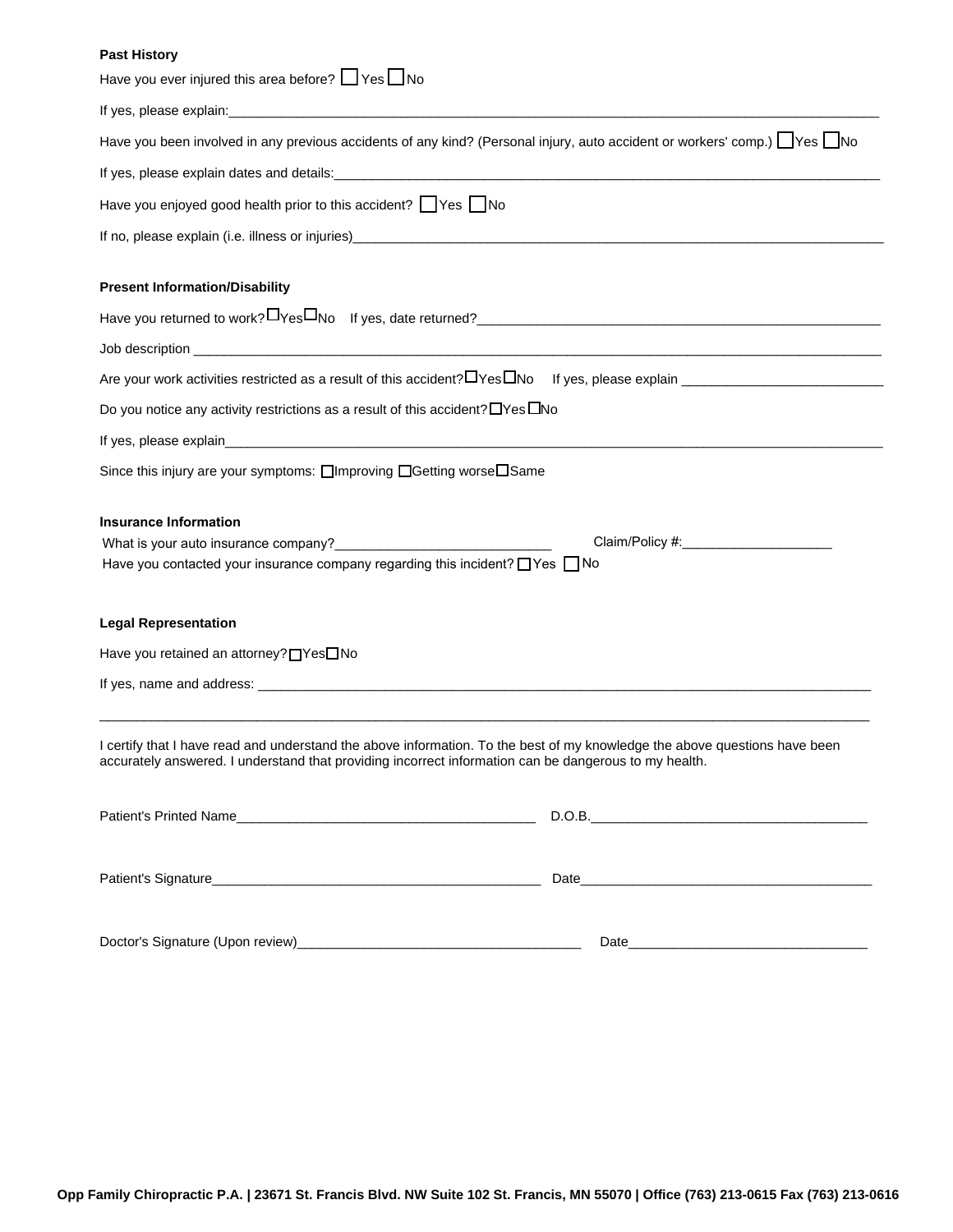# **Functional Rating Index**

In order to properly assess your condition, we must understand how much your neck/back problems have affected your ability to manage everyday activities.

For each item below, **please circle the number** which most closely describes your condition right now.

| Patient Name Date of birth               |                                                                            |                                                                                                   | Today's Date:                                                  |                                               |
|------------------------------------------|----------------------------------------------------------------------------|---------------------------------------------------------------------------------------------------|----------------------------------------------------------------|-----------------------------------------------|
| <b>Pain Intensity</b>                    |                                                                            |                                                                                                   |                                                                |                                               |
| $\theta$<br>No Pain                      | $\mathbf{1}$<br>Mid Pain                                                   | $\overline{2}$<br>Moderate Pain                                                                   | 3<br>Severe Pain                                               | 4<br>Worst Pain Possible                      |
| <b>Sleeping</b>                          |                                                                            |                                                                                                   |                                                                |                                               |
| $\overline{0}$<br>Perfect Sleep          | $\mathbf{1}$<br>Mildly Disturbed Sleep                                     | 2<br>Sleep                                                                                        | 3<br>Moderately Disturbed Greatly Disturbed<br>Sleep           | 4<br><b>Totally Disturbed</b><br>Sleep        |
|                                          | Personal Care (Washing, dressing, etc.)                                    |                                                                                                   |                                                                |                                               |
| $\theta$<br>No Pain; No<br>Restrictions  | 1.<br>Mild Pain; No<br>Restrictions                                        | 2<br>Moderate Pain; Need<br>to go Slowly                                                          | 3<br>Moderate Pain; Need<br>Some Assistance                    | 4<br>Severe Pain; Need<br>100% Assistance     |
| Travel (driving, ect.)                   |                                                                            |                                                                                                   |                                                                |                                               |
| $\theta$<br>No Pain on Long Trips        | $\mathbf{1}$<br>Trips                                                      | 2<br>Mild Pain on Long Moderate Pain on Long<br>Trips                                             | 3<br>Moderate Pain on<br><b>Short Trips</b>                    | 4<br>Severe Pain on Short<br>Trips            |
| Work                                     |                                                                            |                                                                                                   |                                                                |                                               |
| $\theta$<br>unlimited extra work         | $\mathbf{1}$<br>Can do usual work plus Can do usual work; no<br>extra work | $\overline{2}$<br>work                                                                            | 3<br>Can do 50% of usual Can do 25% of usual<br>work           | Cannot work                                   |
| Recreation                               |                                                                            |                                                                                                   |                                                                |                                               |
| $\Omega$<br>Can do all activities        | $\sim$ 1                                                                   | 2<br>Can do most activities Can do some activities Can do a few activities                        | $\mathcal{E}$                                                  | $\overline{4}$<br>Cannot do any<br>activities |
| <b>Frequency of Pain</b>                 |                                                                            |                                                                                                   |                                                                |                                               |
| $\overline{0}$<br>No Pain                | $\mathbf{1}$<br>of the day                                                 | $\overline{2}$<br>Occasional Pain; 25% Intermittent Pain; 50% Frequent Pain; 75% of<br>of the day | 3<br>the day                                                   | 4<br>Constant Pain; 100%<br>of the day        |
| Lifting                                  |                                                                            |                                                                                                   |                                                                |                                               |
| $\theta$<br>No pain with heavy<br>weight | Increased pain with<br>heavy weight                                        | $\overline{c}$<br>Increased pain with<br>moderate weight                                          | Increased pain with<br>light weight                            | Increased pain with<br>any weight             |
| Walking                                  |                                                                            |                                                                                                   |                                                                |                                               |
| $\theta$<br>No pain; any distance        | Increased pain after 1<br>mile                                             | $\overline{2}$<br>mile                                                                            | 3<br>Increased pain after 1/2 Increased pain after 1/4<br>mile | Increased pain with all<br>walking            |
| <b>Standing</b>                          |                                                                            |                                                                                                   |                                                                |                                               |
| 0<br>No pain after several<br>hours      | Increased pain after<br>several hours                                      | $\overline{2}$<br>Increased pain after 1<br>hour                                                  | 3<br>Increased pain after 1/2<br>hour                          | 4<br>Increased pain with<br>any standing      |

**Total \_\_\_\_\_\_\_\_\_**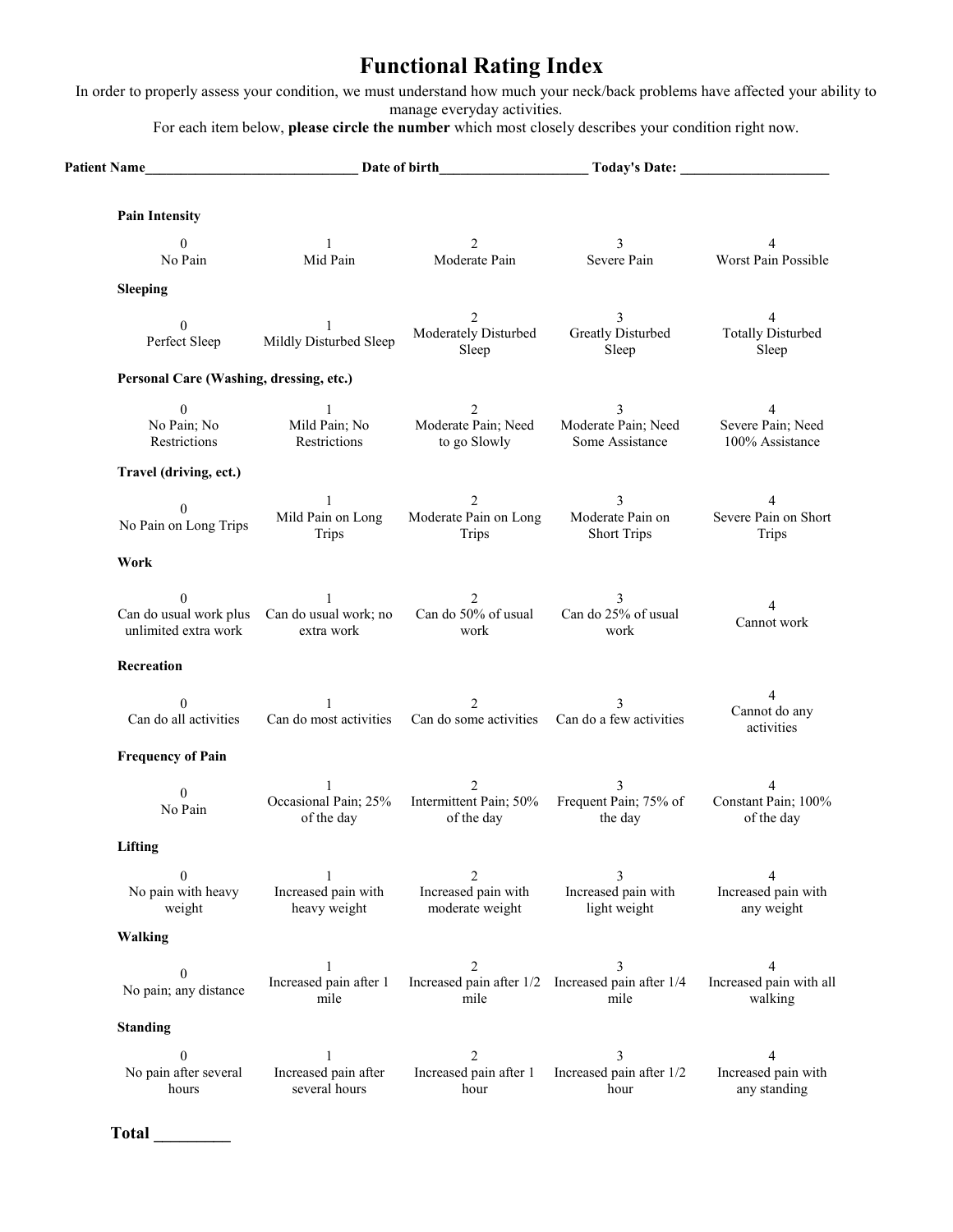## **Patient Financial Responsibility Policy**

Opp Family Chiropractic appreciates your confidence in choosing us to provide for your healthcare needs. We are committed to providing you with the best possible care for your total body wellness. The treatment you have elected to participate in includes a financial responsibility on your part. The responsibility obligates you to ensure payment in full of our services. Contact your insurance company to determine what is covered and what is not. You are ultimately responsible for payment of any services and care received at Opp Family Chiropractic whether they are covered by your insurance company or not. Be sure to bring your insurance card to each visit. Always notify our office of any changes to your insurance. And lastly, be prepared to pay any portions your insurance company does not cover.

#### **Co-Pays and Deductibles**

If your insurer requires you to pay a co-pay or deductible, please be aware of the amount of your co-pay or deductible at the time of services. You will be asked to pay all co-pays or deductibles at the time of service. If you do not pay your co-pay or deductible at the time of service, we will bill you and may charge you a reasonable service fee to offset the cost of sending you a statement. All bills are due within seven (7) days of the date it was mailed or emailed to you.

#### **Cancellation / No Show Policy**

When you make an appointment, we reserve time specifically for you. Unfortunately, when a patient does not show for their scheduled appointment, another patient loses an opportunity to be seen. Therefore, if you need to cancel or re-schedule, you are asked to notify us as soon as possible, but no later than 24 hours in advance. Appointments cancelled without 24 hours notice may be assessed a cancellation fee of \$25. Habitually cancelling appointment may cause us to ask you to seek another chiropractor for your healthcare needs.

#### **Failure to Meet Financial Responsibility**

If you fail to meet the financial obligations agreed upon in this policy and acknowledgment, your outstanding balance will be send to a collection agency and the balance will have to be paid before receiving further treatment. Your future status with this office will be considered at that time and may lead to being discharged from care at Opp Family Chiropractic. If you have any questions, please contact the billing department.

#### **Patient Acknowledgment**

I have read and understand Opp Family Chiropractic's Patient Financial Responsibility Policy. I agree to assign insurance benefits to Opp Family Chiropractic whenever necessary. I authorize Opp Family Chiropractic to release information to a collection agency or attorney in the event I don't fulfill my financial responsibilities. I understand that if I fail to meet my financial obligations to Opp Family Chiropractic then I willbe responsible for all costs and reasonable collection and/or attorney fees. I expressly authorize Opp Family Chiropractic to charge any outstanding balance, due to co-pays, deductible or non-covered services, on my credit/ debit card pursuant to the terms I agreed to in this Acknowledgement and the Patient Payment Authorization I signed.

I would like Opp Family Chiropractic to (check all the apply):

| $\Box$ Mail my billing statement to:  |  |
|---------------------------------------|--|
|                                       |  |
|                                       |  |
|                                       |  |
|                                       |  |
| $\Box$ Email my billing statement to: |  |
|                                       |  |
|                                       |  |
|                                       |  |
|                                       |  |
|                                       |  |
|                                       |  |